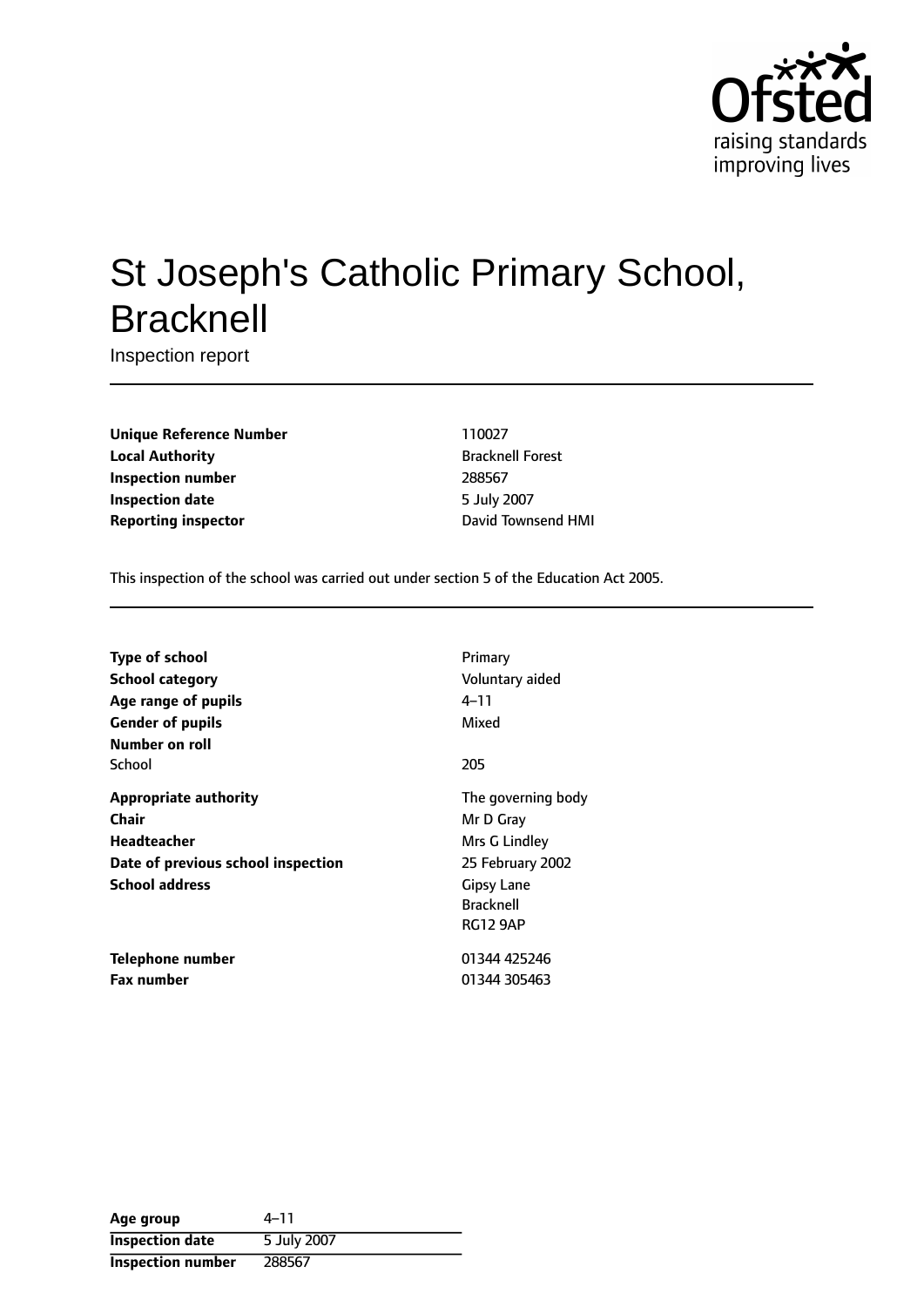.

© Crown copyright 2007

#### Website: www.ofsted.gov.uk

This document may be reproduced in whole or in part for non-commercial educational purposes, provided that the information quoted is reproduced without adaptation and the source and date of publication are stated.

Further copies of this report are obtainable from the school. Under the Education Act 2005, the school must provide a copy of this report free of charge to certain categories of people. A charge not exceeding the full cost of reproduction may be made for any other copies supplied.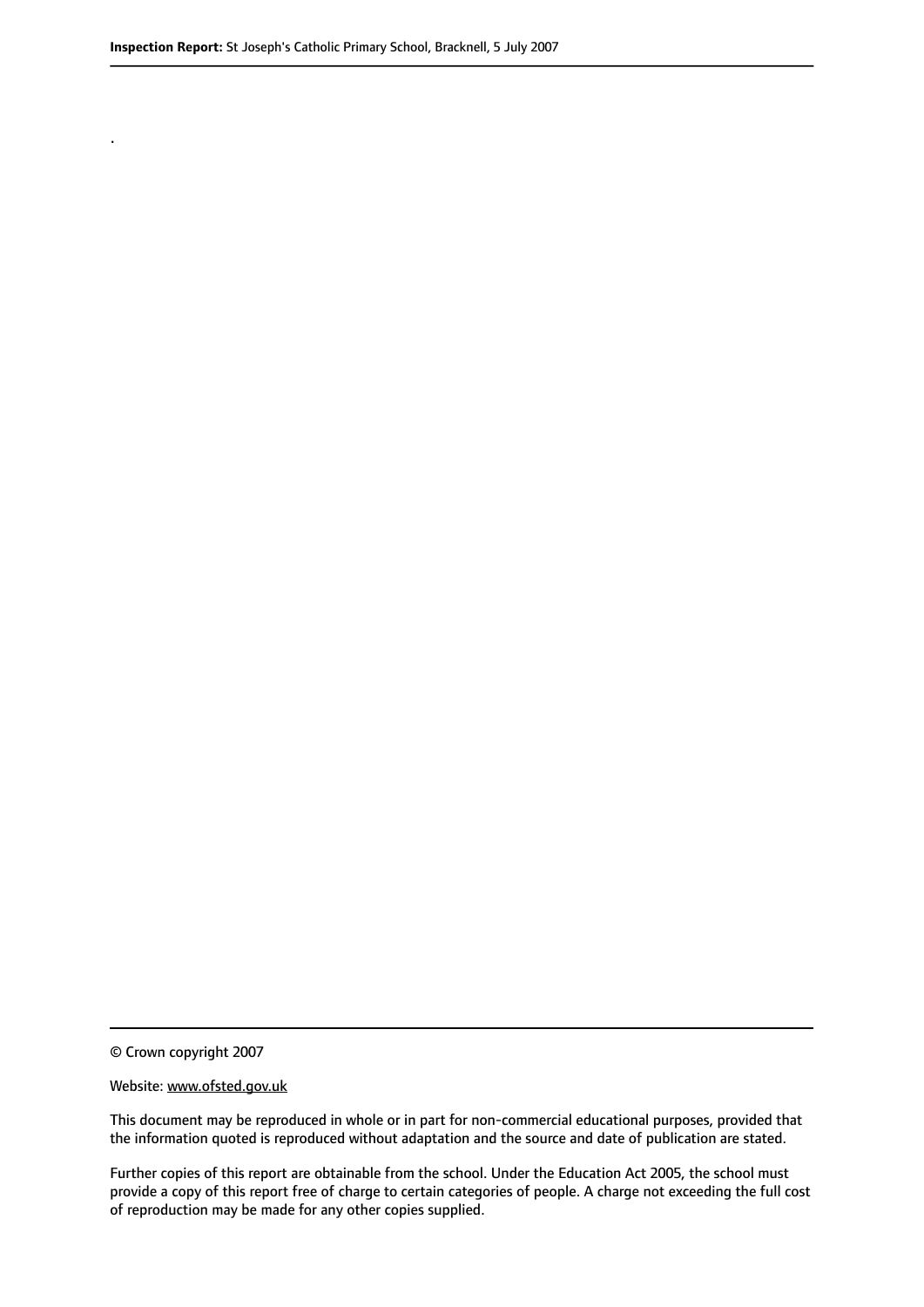# **Introduction**

The inspection was carried out by one of Her Majesty's Inspectors.

## **Description of the school**

St. Joseph's is an average sized primary school. The proportion of pupils with learning difficulties and disabilities is above average, as is the number of pupils with a statement of special needs. The proportion of pupils for whom English is as an additional language is well above average, as is the percentage of learners from minority ethnic backgrounds. A higher than average proportion of pupils joins the school at times other than the start of the Reception year. Children start at the school with levels of attainment that are generally around average. An acting headteacher has been leading the school for two terms following the secondment of the headteacher to work for a neighbouring local authority.

### **Key for inspection grades**

| Grade 1 | Outstanding  |
|---------|--------------|
| Grade 2 | Good         |
| Grade 3 | Satisfactory |
| Grade 4 | Inadequate   |
|         |              |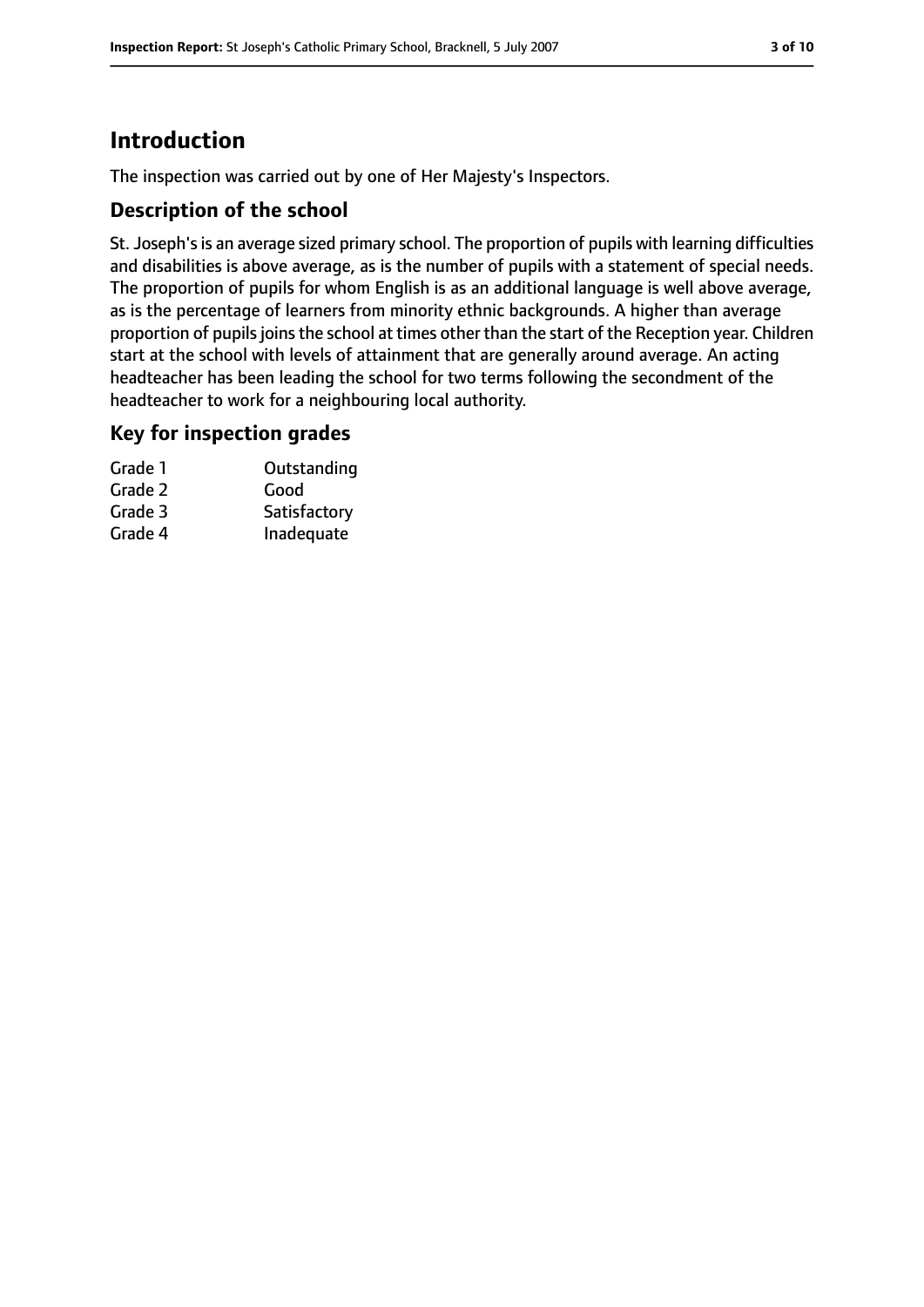# **Overall effectiveness of the school**

#### **Grade: 1**

St. Joseph's Catholic Primary School is an outstanding school. The inspector judges the school has been too modest in its overall evaluation of its performance. Rigorous tracking of pupils' progress results in action taken to raise achievement for every pupil. This enables them to reach high standards by Year 6. One parent's comments reflect their overwhelming support for the school when she remarks that the atmosphere in the school is 'so welcoming; everyone feels included'.

Led by an outstanding headteacher and latterly acting headteacher, all those in school have high expectations of pupils and themselves and work tirelessly to innovate. Consequently, the curriculum, which is based on practical, fun learning experiences, receives a big 'thumbs up' from the children, who say, 'learning is exciting here!'

Children start school with skills that are above those expected for four year olds. The highly stimulating learning environment, high quality teaching and level of care from the adult carers enable children to settle into school quickly and to flourish.

Consistently good teaching, with some outstanding elements, and the highly stimulating curriculum enable all pupils in school, whatever their abilities or particular needs, to make excellent progress over time. The school's assessment of what and how pupils are learning and the progress they are making is very good. The information teachers regularly gather is used effectively to help set learning targets for individual pupils and inform lesson planning. These targets are followed up verbally in class but teachers' marking in books does not always evaluate pupils' learning against these targets.

The personal development of pupils so that they become happy, confident and independent learners is outstanding because the care, guidance and support they receive are of high quality. The spiritual, moral and cultural development of pupils is excellent. The school has made very good progress since the last inspection. Nevertheless, there is no sense of complacency. The school's rigorous, ongoing evaluation of performance is followed up with well targeted intervention and support to help pupils successfully meet challenging targets. Consequently, there is excellent capacity to improve.

### **What the school should do to improve further**

• Ensure teachers' marking in books is more directly related to pupils' learning targets to help remind them of what they need to do to improve their work.

# **Achievement and standards**

#### **Grade: 1**

Pupils' achievement is outstanding. By the end of Year 6 they attain high standards in their work. Children start school with skills that are above those expected for four year olds. They make very good progress in all areas of the Foundation stage curriculum and are very well prepared for entry into Year 1. Pupils continue to make good progress in Years 1 and 2 and attain standards that are generally above average in reading, writing and mathematics. There was however, an uncharacteristic dip in writing at the end of Year 2 at the higher level in the assessments for 2007.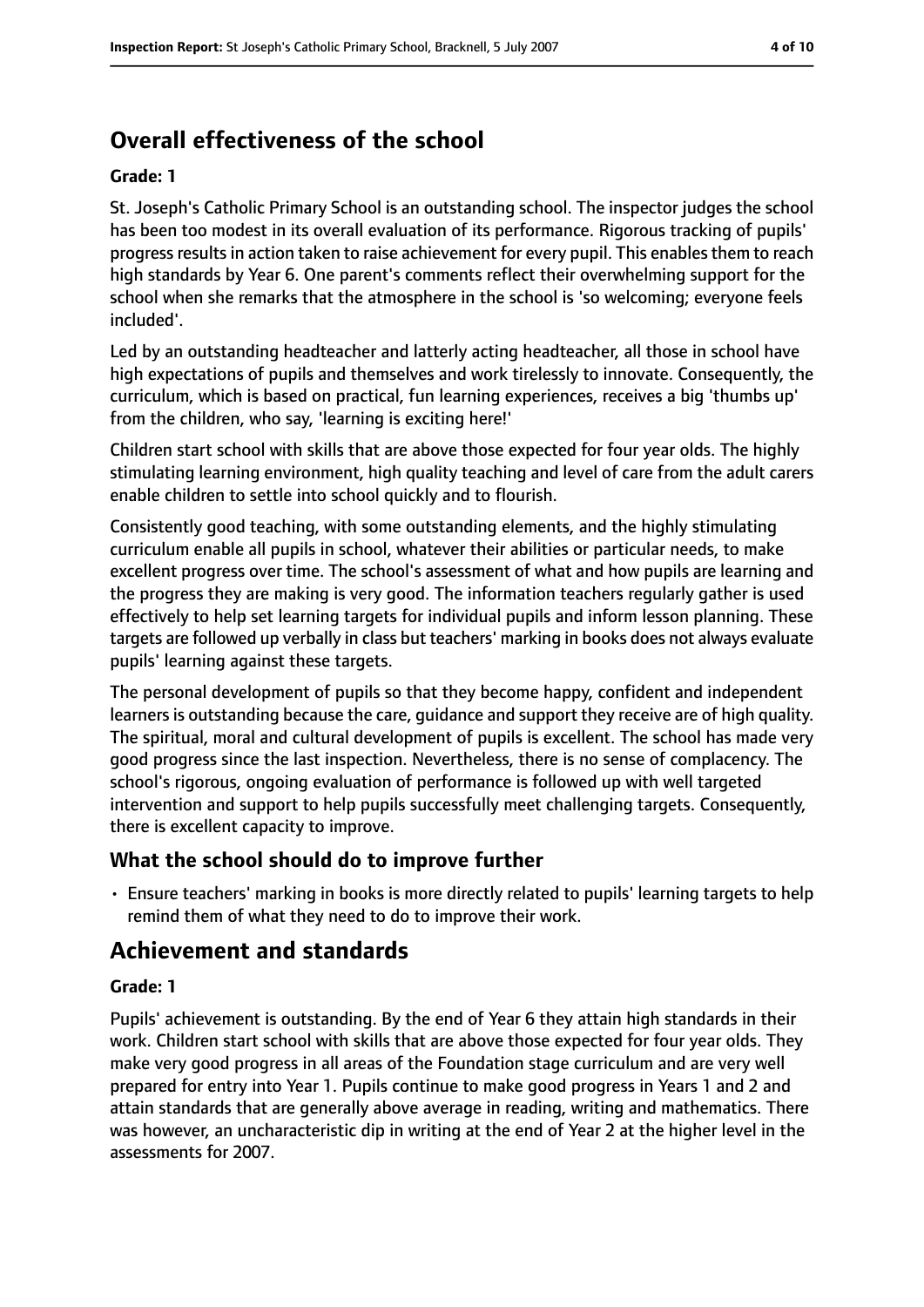In Years 3 to 6, pupils achieve exceptionally well due to an exciting, stimulating curriculum, a highly positive learning ethos and consistently good teaching. The proportion of pupils attaining the higher Level 5 in national tests in 2006 was significantly above average. Pupils of all abilities and backgrounds make outstanding progress because teachers set challenging targets based on a clear understanding of their needs. As a result, standards in English, mathematics and science at the end of Year 6 have been significantly better than the national picture for the past three years. The results for 2007 show that these high standards have been maintained.

# **Personal development and well-being**

#### **Grade: 1**

Pupils' personal development and well being are outstanding. The school's ethos, based upon its values as a Christian school, is lived out day to day by the pupils. There are high standards of behaviour, which are closely monitored and modelled by the staff. Pupils have been successfully taught strategies for resolving difficulties and know to whom they can turn, including peer mentors, when worried. Thus, they feel very happy and safe. They enjoy school and treat each other with respect and consideration. Attendance is above average. Pupils are also very health conscious. They take much regular exercise, drink water and eat a nutritious diet.

Pupils' excellent spiritual, moral, social and cultural development is very well promoted through special events, discussions in class and assemblies. All learners are developing a keen awareness of their rights and responsibilities as members of society. They are encouraged to become independent learners from an early age. Children in the Reception class help organise learning resources. All pupils can become decision makers on the school council and take on responsibilities such as being a house captain, peer mediator or playground leader. Pupils regularly participate in local fund raising and community events, such as the 'Our World' inter-school music concert. Pupils are well prepared for their own and others' future economic well being because literacy, numeracy and ICT skills are well taught. Year 6 pupils develop enterprise skills, recently creating a mini-business with the aim of donating profits to worthy causes.

# **Quality of provision**

## **Teaching and learning**

### **Grade: 2**

Teaching is consistently good with outstanding features. Teachers are adept at making learning fun and investigative and at helping pupils lead their own learning. All teachers have high expectations of what pupils can achieve. The pace of most lessons is brisk, although occasionally this is slowed because there is too much teacher talk. Lessons are well planned and teaching assistants work very effectively to support both groups and individuals, who meet the clear learning objectivesset for them. Relationships between teachers and pupils are excellent. Across the school, some very effective practice was seen in using film and sound effects to help stimulate pupils' thinking. Teachers regularly encourage learners to reflect on the progress they have made. There is outstanding teaching in the Foundation stage which enables children to make equally good progress in all areas of learning.

Teachers use a range of accurate assessments to inform and re-shape their daily planning so that learning experiences are closely matched to pupils' changing needs. These checks enable teachers to set targets with each learner, which pupils know and understand. These targets are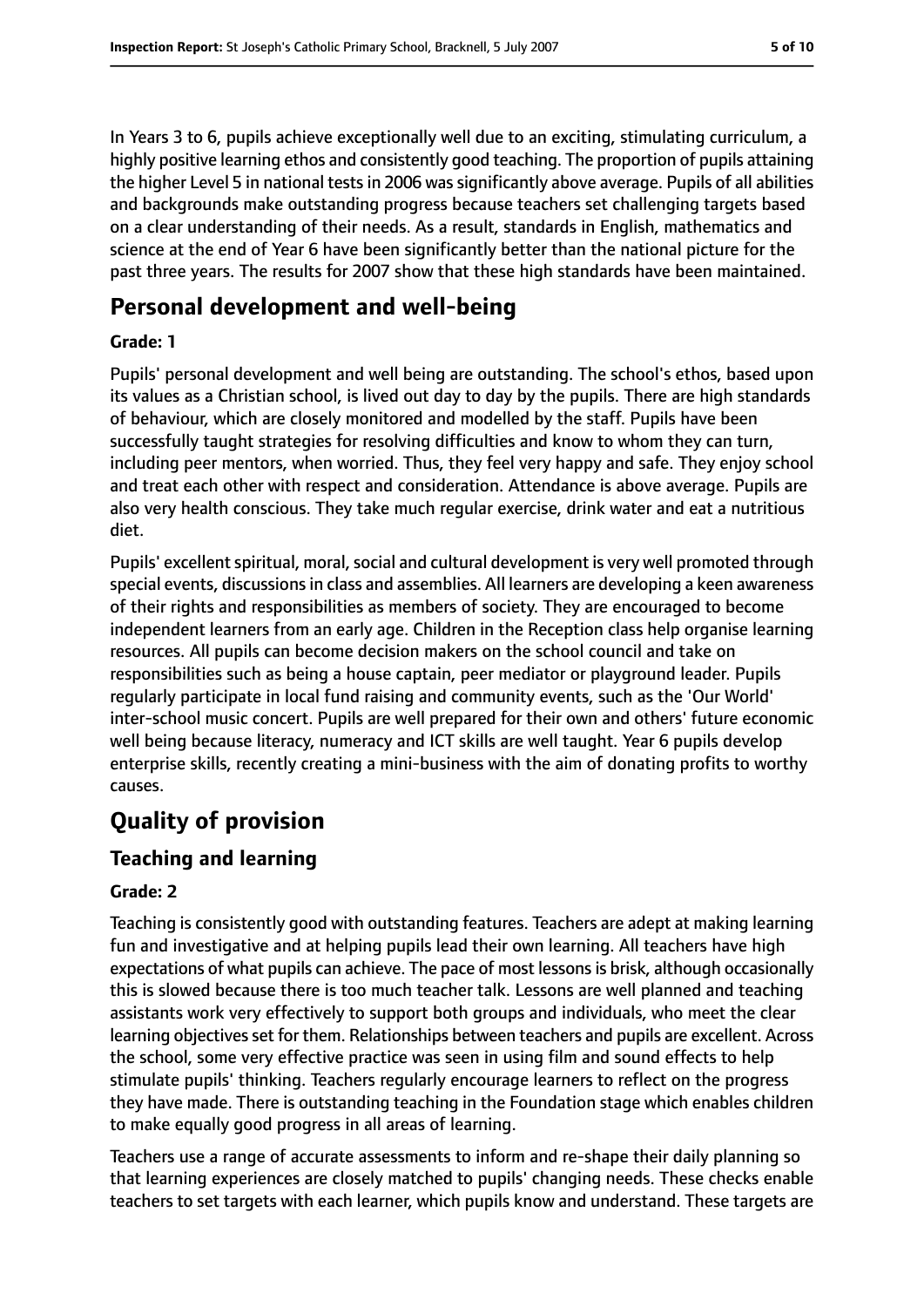regularly followed up in conversation with pupils. However, opportunities are missed in teachers' marking to evaluate work in books against these targets. The teachers' expectations for high quality work are made clear to all learners and so pupilstypically make rapid progressin lessons.

## **Curriculum and other activities**

#### **Grade: 1**

Curricular provision is outstanding and has a very positive impact on pupils' enjoyment and achievement. The curriculum is broad and balanced. Basic skills are taught well. There is a strong emphasis on spoken language, which has helped pupils become confident and articulate learners. Themed weeks and visitors to the school with specialist skills enrich the curriculum. These events are closely informed by pupils' views at the start of the planning process. Links between subjects are made at every stage, helping pupils see the connections in their learning. Enquiry based study and practical learning is built into the daily work so that pupils are active learners. There are excellent opportunities to develop personal, social and thinking skills in the challenging and exciting activities in lessons and through the well-regarded programme of after school clubs. The curriculum in the Foundation stage is outstanding. Children are immersed in a rich variety of pupil and adult led learning experiences.

#### **Care, guidance and support**

#### **Grade: 1**

The outstanding quality of its care lies at the heart of this successful school. The school is justly proud of its strong community ethos and the excellent levels of pastoral care. Parents are extremely appreciative of the dedication with which the staff ensure every child matters and receives close, personalised support. Teachers track their progress rigorously and intervene quickly to support any who are falling behind in their work or who need particular provision. The school's links with external agencies are excellent. The whole staff team works tirelessly to improve provision for the individual, many of whom have specific learning and social or emotional needs. Essential risk assessments are conducted thoroughly. Child protection procedures are robust. All adults in school are checked for their suitability to work with children.

## **Leadership and management**

#### **Grade: 1**

The headteacher and acting headteacher have provided inspirational leadership. They have united the school as a learning community around a vision based on shared values and a determination to help each child be all that he or she can. There is an unrelenting focus on pupil achievement and continual improvement. There are very good systemsin place for checking how well the school is performing. Senior and subject leaders continuously monitor and evaluate. They are fully aware of the school's strengths and weaknesses and their analysis of the underlying reasons for these is penetrating and incisive. This shows there is excellent capacity to improve. Actions taken have raised achievement for pupils. Staffing levels are generous and the skills of the teaching assistant team are utilised carefully to maximise support for the youngest children and pupils with specific additional needs. The school has improved markedly since the last inspection. Governors are involved as partners with the leadership team in driving up standards and creating a school where every child feels valued and achieves well.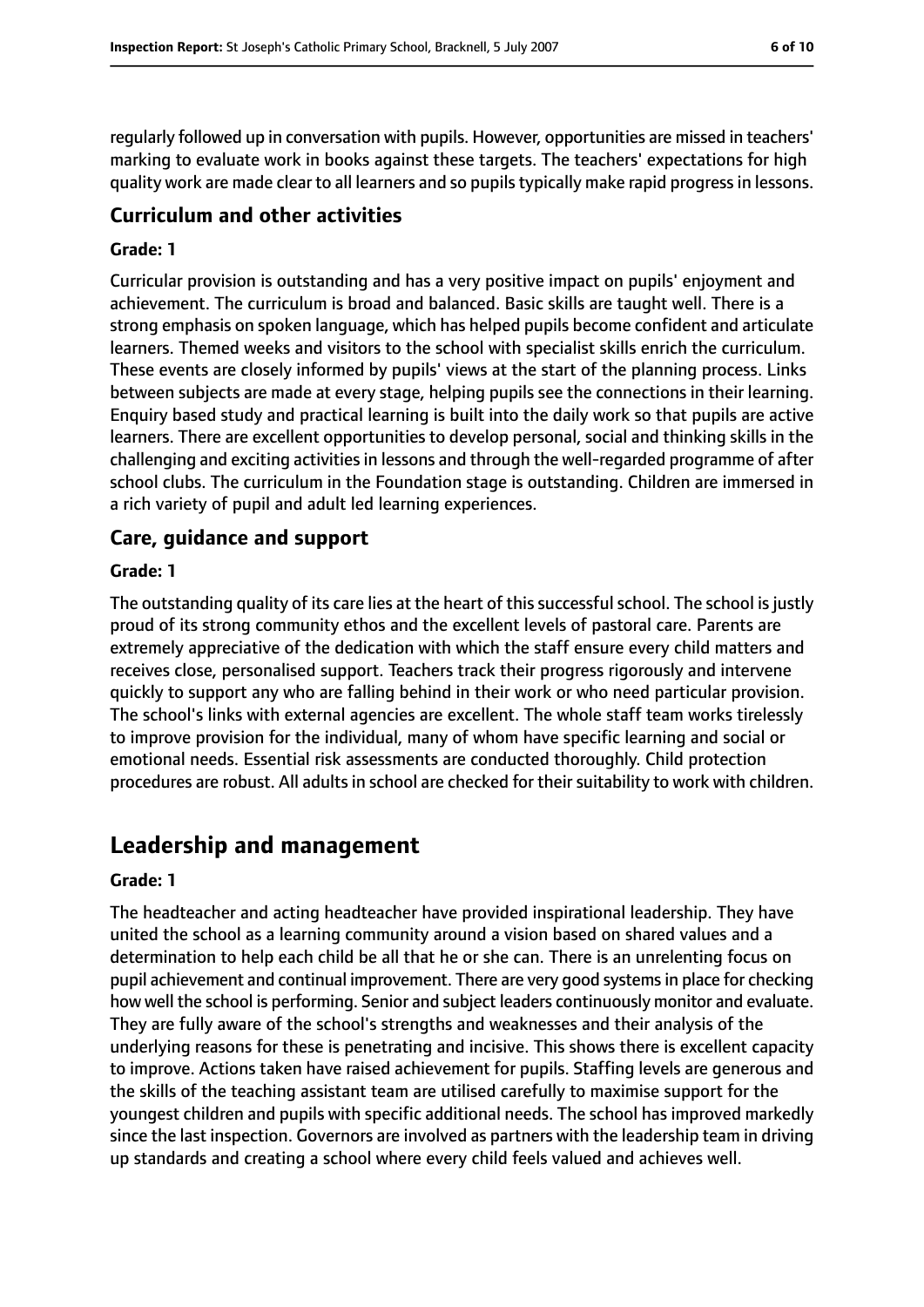**Any complaints about the inspection or the report should be made following the procedures set out in the guidance 'Complaints about school inspection', which is available from Ofsted's website: www.ofsted.gov.uk.**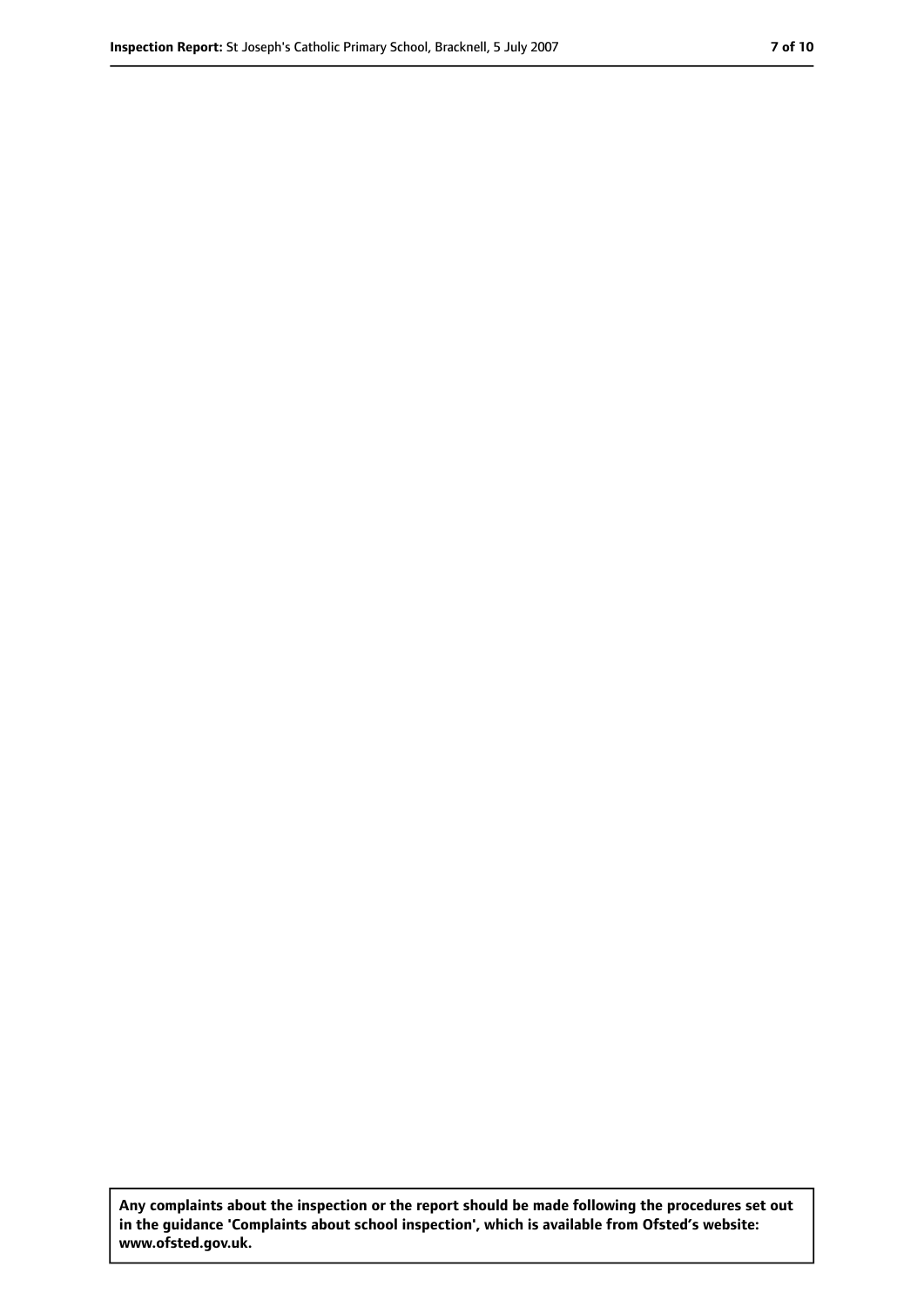#### **Annex A**

# **Inspection judgements**

| Key to judgements: grade 1 is outstanding, grade 2 good, grade 3 satisfactory, and grade 4 | School  |
|--------------------------------------------------------------------------------------------|---------|
| inadequate                                                                                 | Overall |

## **Overall effectiveness**

| How effective, efficient and inclusive is the provision of education, integrated<br>care and any extended services in meeting the needs of learners? |     |
|------------------------------------------------------------------------------------------------------------------------------------------------------|-----|
| How well does the school work in partnership with others to promote learners'<br>well-being?                                                         |     |
| The quality and standards in the Foundation Stage                                                                                                    |     |
| The effectiveness of the school's self-evaluation                                                                                                    |     |
| The capacity to make any necessary improvements                                                                                                      |     |
| Effective steps have been taken to promote improvement since the last<br>inspection                                                                  | Yes |

## **Achievement and standards**

| How well do learners achieve?                                                                               |  |
|-------------------------------------------------------------------------------------------------------------|--|
| The standards <sup>1</sup> reached by learners                                                              |  |
| How well learners make progress, taking account of any significant variations between<br>groups of learners |  |
| How well learners with learning difficulties and disabilities make progress                                 |  |

## **Personal development and well-being**

| How good is the overall personal development and well-being of the<br>learners? |  |
|---------------------------------------------------------------------------------|--|
|                                                                                 |  |
| The extent of learners' spiritual, moral, social and cultural development       |  |
| The behaviour of learners                                                       |  |
| The attendance of learners                                                      |  |
| How well learners enjoy their education                                         |  |
| The extent to which learners adopt safe practices                               |  |
| The extent to which learners adopt healthy lifestyles                           |  |
| The extent to which learners make a positive contribution to the community      |  |
| How well learners develop workplace and other skills that will contribute to    |  |
| their future economic well-being                                                |  |

## **The quality of provision**

| How effective are teaching and learning in meeting the full range of the<br>learners' needs?          |  |
|-------------------------------------------------------------------------------------------------------|--|
| How well do the curriculum and other activities meet the range of needs<br>and interests of learners? |  |
| How well are learners cared for, quided and supported?                                                |  |

 $^1$  Grade 1 - Exceptionally and consistently high; Grade 2 - Generally above average with none significantly below average; Grade 3 - Broadly average to below average; Grade 4 - Exceptionally low.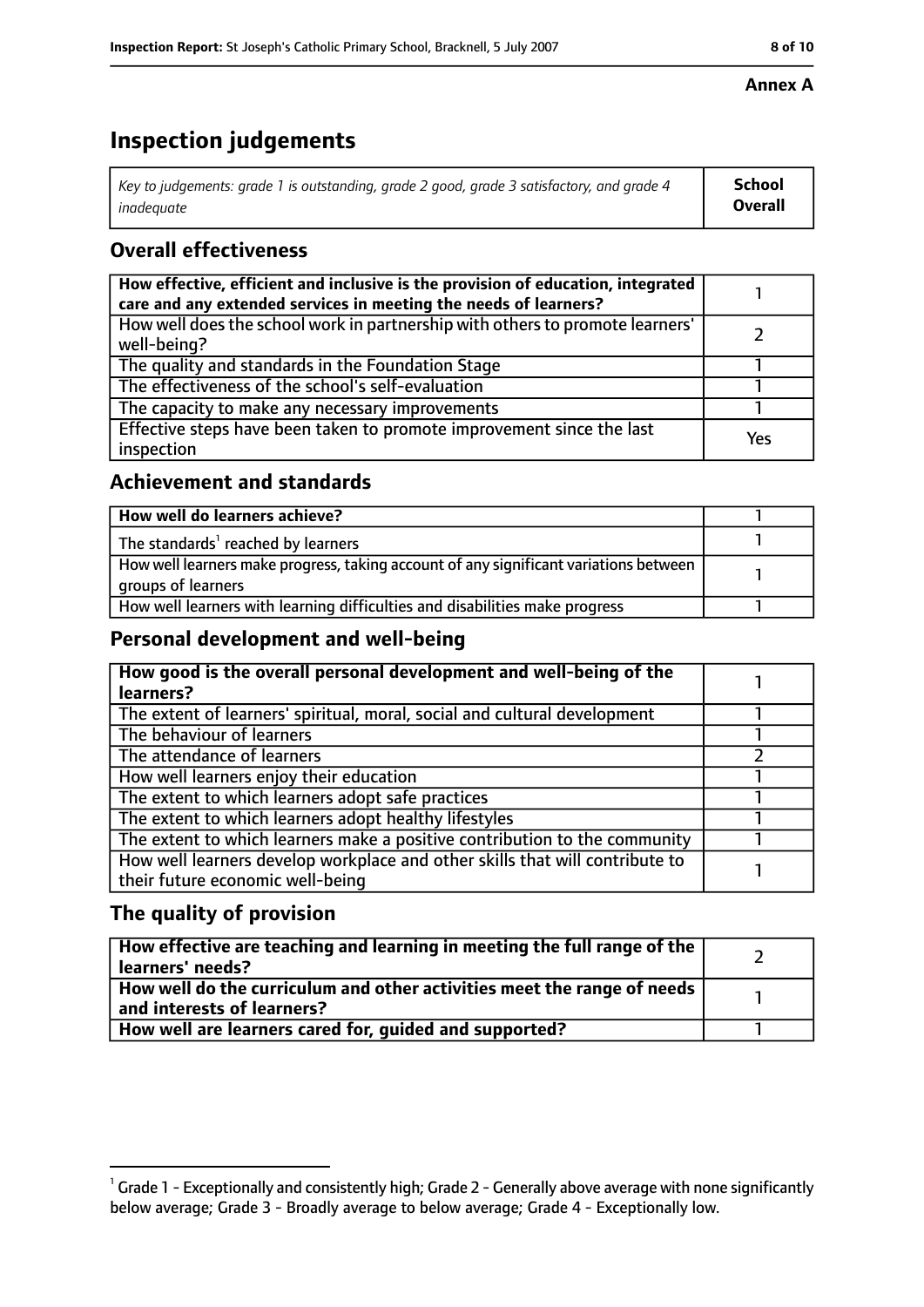#### **Annex A**

# **Leadership and management**

| How effective are leadership and management in raising achievement<br>and supporting all learners?                                              |           |
|-------------------------------------------------------------------------------------------------------------------------------------------------|-----------|
| How effectively leaders and managers at all levels set clear direction leading<br>to improvement and promote high quality of care and education |           |
| How effectively performance is monitored, evaluated and improved to meet<br>challenging targets                                                 |           |
| How well equality of opportunity is promoted and discrimination tackled so<br>that all learners achieve as well as they can                     |           |
| How effectively and efficiently resources, including staff, are deployed to<br>achieve value for money                                          |           |
| The extent to which governors and other supervisory boards discharge their<br>responsibilities                                                  |           |
| Do procedures for safequarding learners meet current government<br>requirements?                                                                | Yes       |
| Does this school require special measures?                                                                                                      | <b>No</b> |
| Does this school require a notice to improve?                                                                                                   | No        |